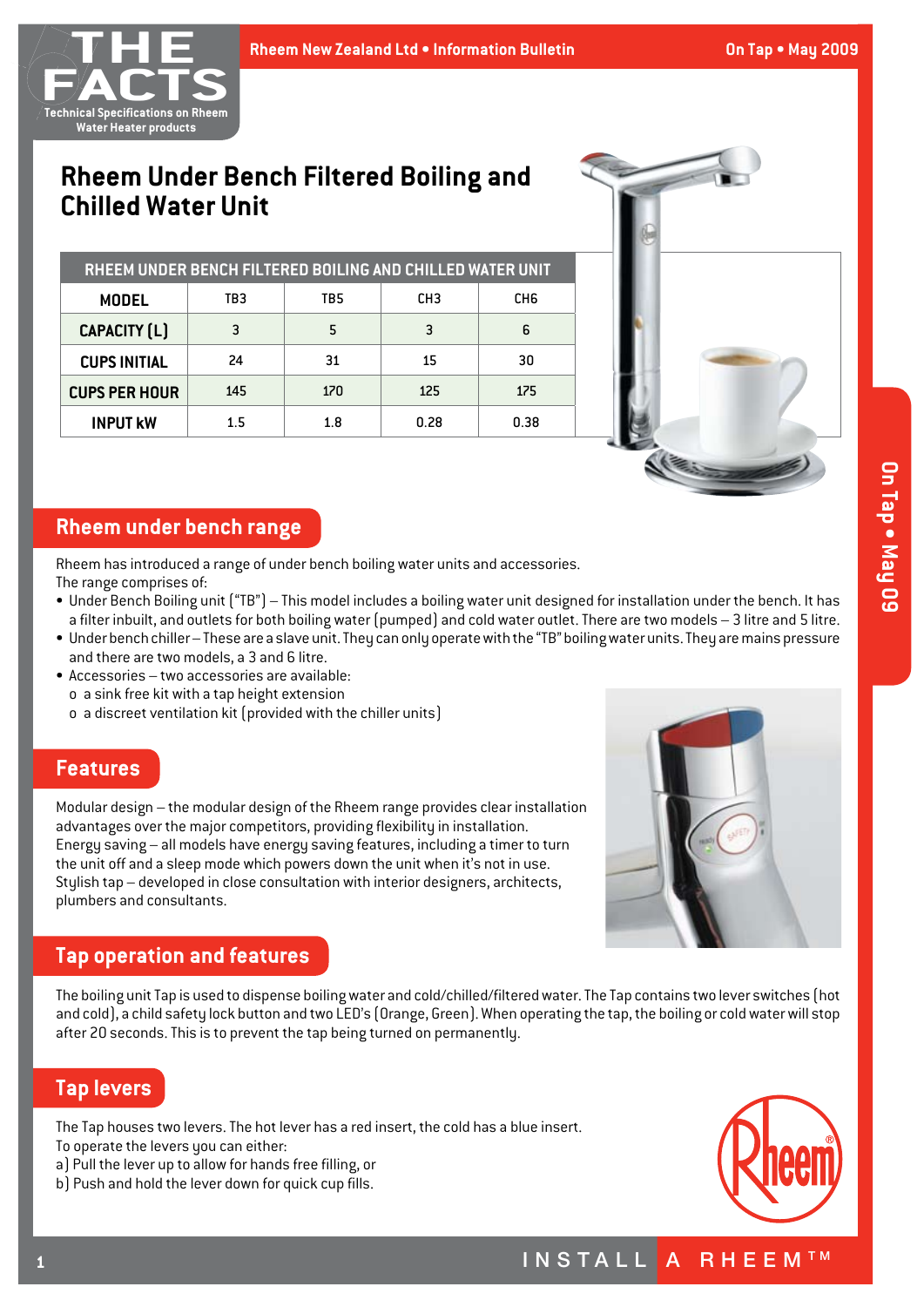

## **Safety lock button**

To activate and/or de-activate press and hold the safety button down for 5 seconds. When the safety lock is activated, the word SAFETY will light up in Red To operate the boiling water tap when the safety lock is on, press and hold the safety button whilst also activating the boiling water lever.



### **Tap LED's**

The Tap contains two LED's on the top (where the safety lock button is positioned).

**The Green LED** (Ready) indicates the status of the boiling water unit temperature. If the Green LED is flashing, the boiling unit is below the set operating temperature. Wait until the green LED stops flashing, or you may get a cup of boiling water below the optimum temperature.

The Orange LED (Filter) if flashing, indicates the water filter should be replaced.

## **Timer display**

The display indicates the current time, day and date as well as the mode the unit is currently in. The display can be set to display the boiling water temperature.

The panel has four user interface buttons. These are:

- **1. Prog** pressing this button opens the menu. The menu contains the following options:
	- Clock sets the 24 hour clock time.
	- Timer STD/Auto provides the option of having the timer function on.
	- Set ON/OFF Times menu to change the default timer settings.
	- Sleep Delay Time sets when and if the Sleep mode activates.
	- Filter Life access to check remaining filter life, reset the filter life counter, adjust the length of the filter life counter.
	- Service Menu service information including error codes
- **2. Accept** pressing this button acknowledges and accepts the display on the screen.
- **3. Cancel** cancels the request and returns user to the display screen.
- **4. UP** allows the user to scroll through the menu or alter the values of settings.

For full details of the using the user interface, see the installation instructions

### **Energy Savings**

Tests have been conducted to determine the amount of energy saved by using the timer. For a 5 litre model, the energy used to keep the water hot and at the ready 24 hours a day, 7 days a week is 11.69 kWh. With the timer set to turn on at 7:00 am and off at 6:00 pm Monday to Friday and off on the weekends, the energy consumption is 7.09 kWh.

This is an impressive 40% reduction in energy consumption, and can save up to 241 kWh per year. That's nearly  $\frac{1}{4}$  Tonne of CO2 saved, or the equivalent of running a 40 watt light globe continuously for 8 months! For offices where several units are used, these savings can add up.

### **Automatic Boiling Point Calibration**

An auto boiling point calibration function. At first start up, the boiling water unit will determine the boiling point and automatically calibrate to keep the boiling water at, or near boiling point. The boiling point of water is 100°C at sea level and reduces in temperature, depending on the altitude above sea level. As follows:

 $200 - 600$  metres = 97°C 600 1200 metres = 96°C 1200 meters and over = 95°C As the set point during normal operation is approached, the power to the element is reduced proportionally to the temperature rise to a minimum of 20% of power to prevent overshoot, which means more accurate control.



## INSTALL A RHEEMTM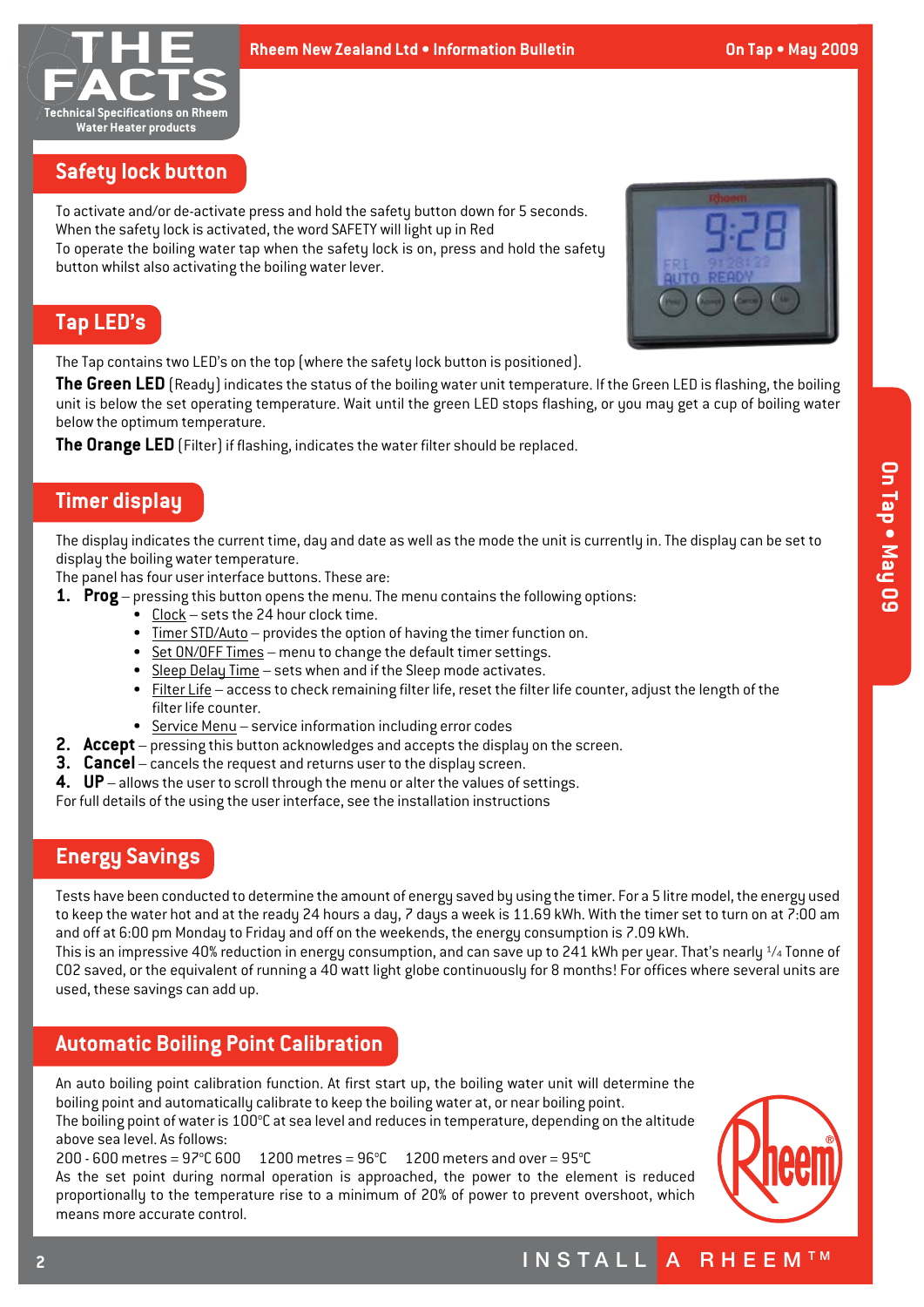

#### **Notes:**

- • During initial calibration, steam may be visible at the vent at the Rheem tap for a short time. A removable label is provided to advise the installer of this.
- The calibration process can take up to 12 minutes or more to perform, depending on the model. During this time, the normal filling/heating function is disabled. Upon completion of the calibration process, normal filling and heating will resume.

### **Slave Chiller**

The Rheem chiller (CH3 and CH6) is only suitable to be used with the Rheem "TB" units. The chillers are slave only and control of the compressor, fan and temperature are all managed by the electronic control board in the Rheem "TB", therefore all electrical power and connections are all supplied from the boiling water unit. The chillers are mains pressure models with water flow controlled by a solenoid within the Rheem "TB" unit.

### **Discreet ventilation kit**

With all refrigeration systems air circulation is required. With under bench chillers this is usually completed with large grills in the door of the cupboard. These are unsightly and detract from the look and lines of the kitchen cabinetry. The Rheem Ventilation kit places a fan in the cupboard and a discreet grill in the kick board. The fan operates when the chiller fan is running and will continue on for a period after the chiller fan switches off. It will then operate for 5 mins every hour to ventilate the cupboard.



#### **Sink free kit**

**3**

In some applications like boardrooms or breakout rooms where a boiling water unit is required to be installed over a bench without a kitchen sink. The sink free extension with tundish is the solution. The sink free kits contain a drainage grate and a 60 mm height extension,







INSTALL A RHEEMTM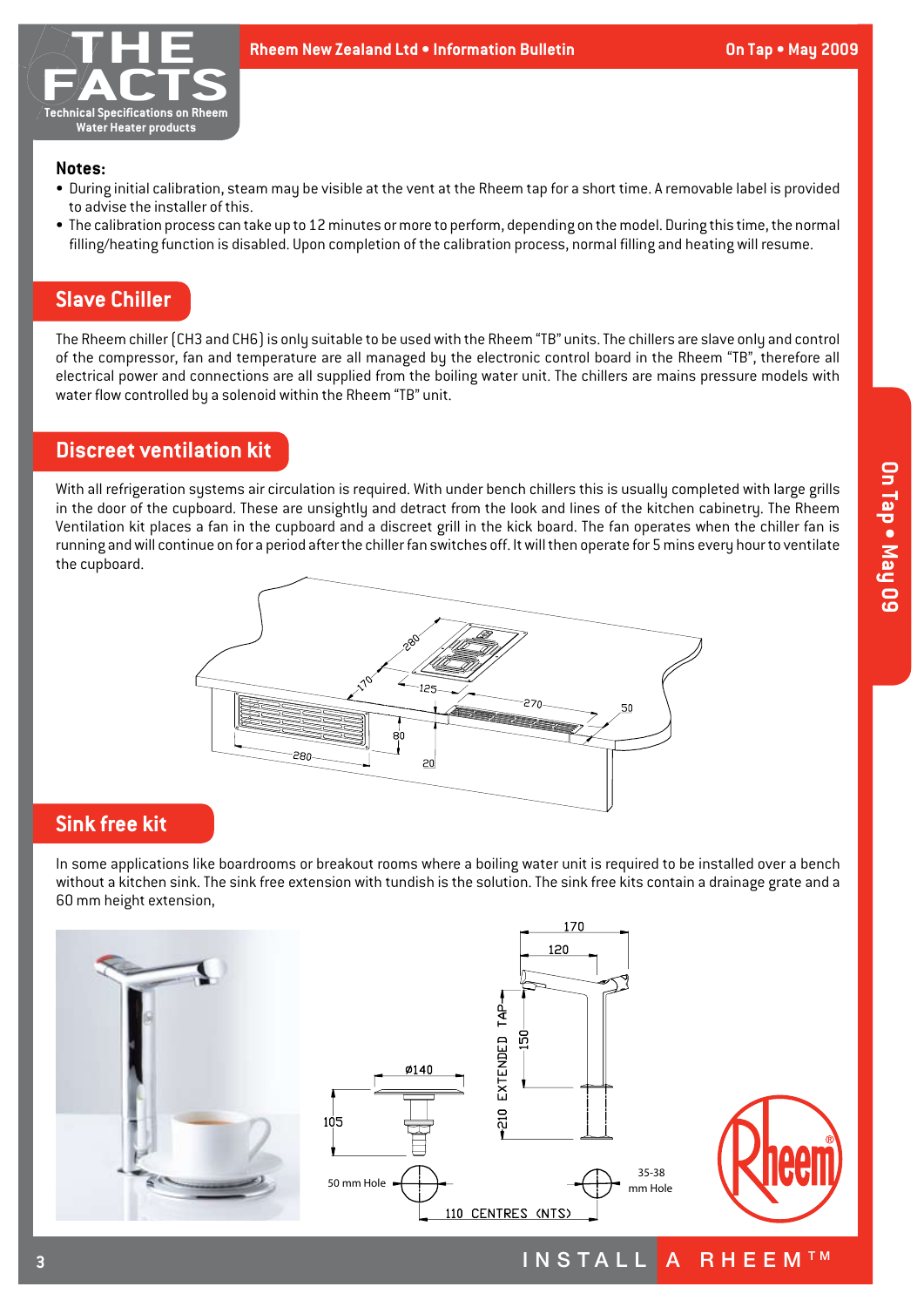

## **Technical specifications**

| <b>Rheem on-tap series</b>                                                |                   | <b>TB</b>                                    |                 |                               | <b>Chiller</b>        |
|---------------------------------------------------------------------------|-------------------|----------------------------------------------|-----------------|-------------------------------|-----------------------|
|                                                                           |                   | <b>Filtered Boiling &amp; Drinking Water</b> |                 | <b>Filtered Chilled Water</b> |                       |
| <b>Specifications</b>                                                     | Model             | TB <sub>3</sub>                              | TB <sub>5</sub> | CH <sub>3</sub>               | CH <sub>6</sub>       |
| <b>Specification Code</b>                                                 |                   | 740003                                       | 740005          | 290250                        | 290251                |
| Capacity                                                                  | Litres $[L]$      | 3                                            | 5               | 3                             | 6                     |
| <b>Cups Initial</b>                                                       | Cups <sup>1</sup> | 24                                           | 31              | 15                            | 30                    |
| <b>Litres Initial</b>                                                     | Litres $[L]$      | $\overline{4}$                               | 5               | 3                             | 6                     |
| <b>Cups One Hour</b>                                                      | Cups <sup>1</sup> | 145                                          | 170             | 125                           | 175                   |
| <b>Approx Weight Empty</b>                                                | Kg                | 12                                           | 12              | 13                            | 16                    |
| <b>Approx Weight Full</b>                                                 | Kg                | 18                                           | 18              | 16                            | 22                    |
| Min. Water Supply Pressure                                                | kPa               | 100                                          | 100             | ٠                             |                       |
| <b>Max Water Supply Pressure</b>                                          | kPa               | 1000                                         | 1000            |                               |                       |
| Input                                                                     | kW                | 1.5                                          | 1.8             | 0.28                          | 0.38                  |
| Supplied with 10 Amp 3 Pin Plug and Flex<br><b>Electrical Connections</b> |                   |                                              |                 |                               | Powered by TB and TBH |
| <b>Plumbing Connections</b>                                               | <b>Cold Water</b> | $1/2$ " BSPF                                 | $1/2$ " BSPF    |                               | 1/4" John Guest       |
| <b>Dimensions</b>                                                         |                   |                                              |                 |                               |                       |
| A Width                                                                   | mm                | 175                                          | 175             | 280                           | 300                   |
| <b>B</b> Depth                                                            | mm                | 450                                          | 450             | 410                           | 450                   |
| C Height                                                                  | mm                | 405                                          | 405             | 320                           | 405                   |

**1 Cup size for boiling water 170 ml. Cup size for chilled water 200 ml.**

**Materials and specifications are subject to change without notice due to ongoing product improvements.**

### **Installation**

Tap: Installation of the tap is simple. It requires a 35 to 40 mm hole and then mounted and tightened with the supplied washer and nut.The design is suitable for all standard bench types and thicknesses.

Rheem "TB" boiling water unit: the boiling water unit requires a single cold water connection. The unit comes with silicone tubing for the both the boiling water and vent connection to the Rheem tap. The cold water uses 1/4" John Guest fittings and tube.

Chiller: - both 3 & 6 litre units have  $\frac{1}{4}$ " John Guest inlet and outlet connections





INSTALL A RHEEMTM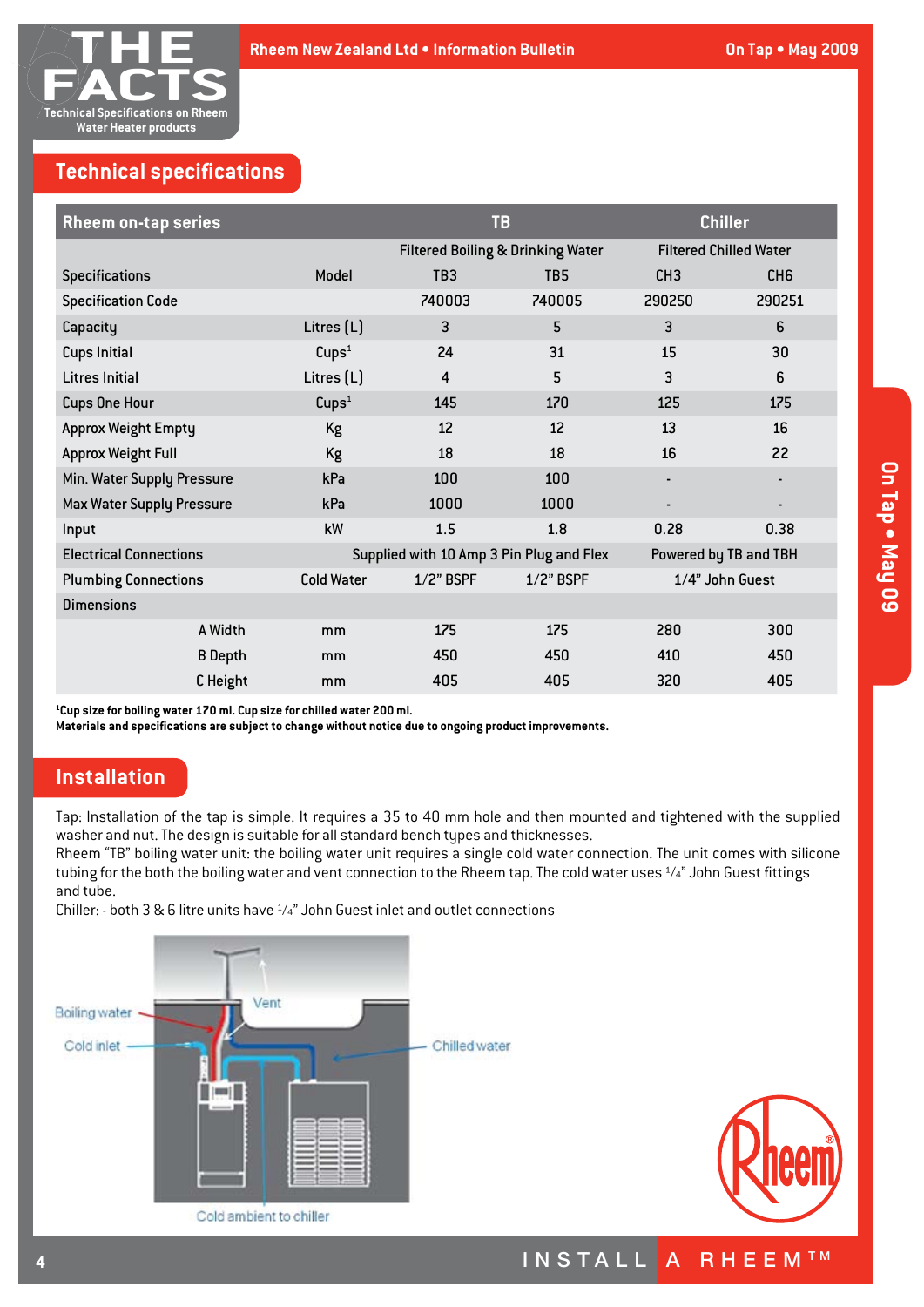

**Plumbing Connections** - ½" cold water supply.

**Electrical Connections** – both the 3 litre and 5 litre units are supplied with a plug and lead.The 3 litre model has a 1.5 kW heating element and the 5 litre has a 1.8 kW.

**Design** – State of the art technology to maintain boiling water at the ready and contains the following main components:

**Internal tank** is made of copper and is fully sealed, with venting cleverly concealed in the Rheem "TB"Tap. A single tank design is utilised, which reduces the surface area to volume ratio, therebu reducing heat loss.

**Electronic Control Box** provides the logic to monitor and co-ordinates the functions of the:

- Boiling water from its staged filling and maintaining fine temperature whilst on standby
- • Chilled water temperature
- Boiling activation and flow
- Chilled water activation and flow
- All timer and sleep modes functions
- Filter monitoring and change indication
- Service functions

**The heating element and thermistors** maintain water at near boiling. Fine changes in temperature cause the heating element to energize, thereby providing more boiling water when it is needed most.

The water level probe is a stainless steel probe monitoring:

- Low water level to ensure the heating unit cannot operate unless it is covered by water.
- High water level to ensure the maximum water level is not exceeded.

**Built in safe tray** – the unit has a built in safe tray with leak detection equipment that automatically shuts the unit down if water is detected.

**Safety solenoid valve** controls the flow of water into the unit. Should a leak be detected the safety solenoid valve shuts off all the water into the unit.



**An inbuilt filter** is factory fitted to all Rheem "TB" models both 3 and 5 litre.This 5 micron filter will require replacement every 4000 litres of use.The filter is installed to remove chlorine, taste and odours for a perfect drink of water or cup of tea. Fine dirt and sediment particles are also removed and a phosphate compound reduces costly lime-scale build up.

#### **Servicing**

The boiling water unit has diagnostics inbuilt. The Service Menu, provides access to the fault codes for the service technicians, this helps diagnose problems should they occur within the boiling water unit.

**Model Numbers** - Model numbers have changed to identify models in the new range: see below for explanation.

- (digits 1- 3) boiling water is denoted by the prefix 7 then the Series No. 40
- • "TB" series Model No. reference guide 740 series 003 = 3 Litre NZ-5 = NZ Model, 5 micron filter fitted

| • Model No. | 740003N7-5 | 74N   | nn 3  | N7-5 |
|-------------|------------|-------|-------|------|
| • Model No. | 740005N7-5 | 74N - | -005- | N7-5 |